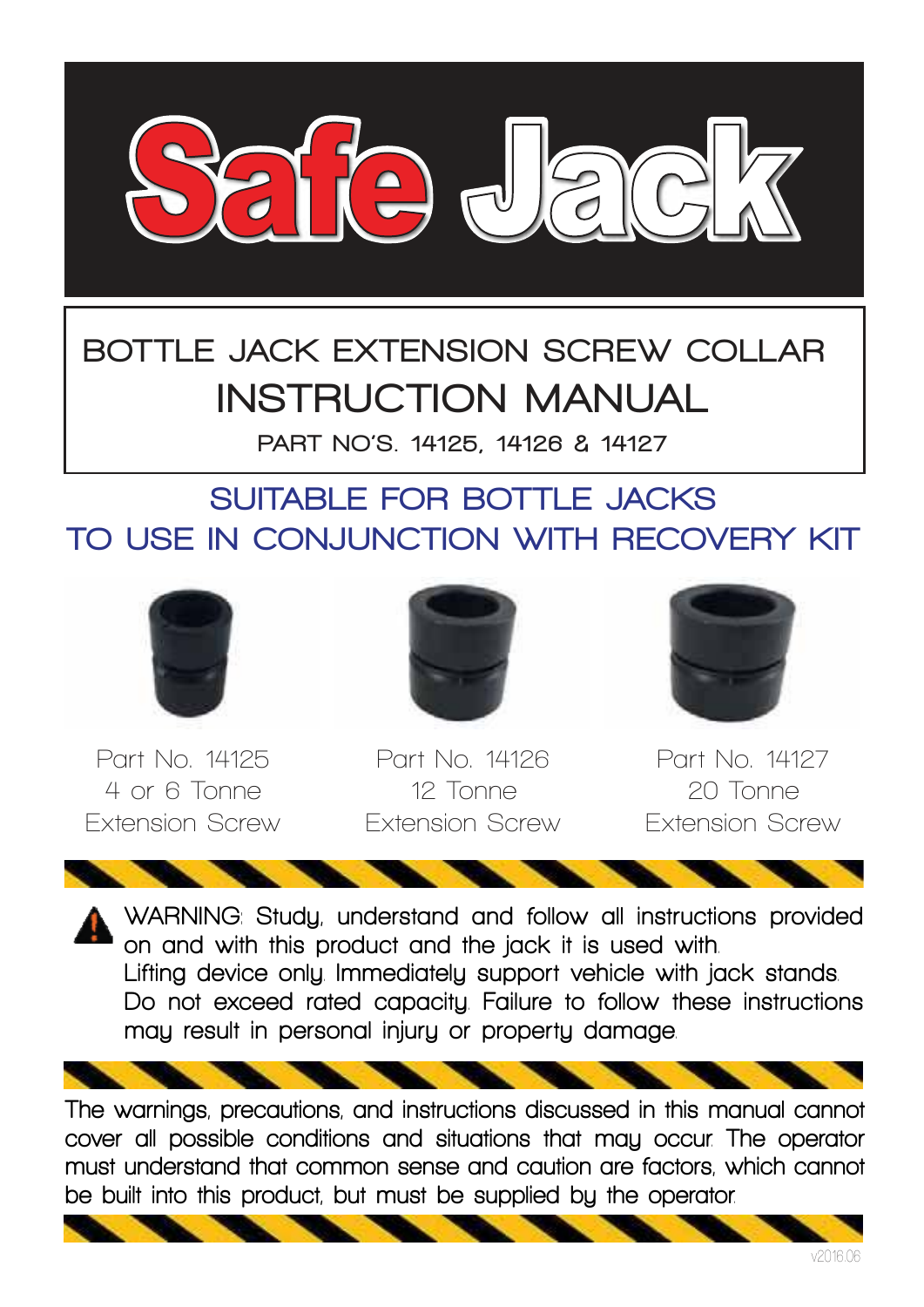## EXTENSION SCREW COLLAR

**PURPOSE: The Extension Screw Collars are installed on bottle jacks to**  provide the proper fit for jack extensions and jack pads, but they also give **the operator 100% of the usable stroke of the jack by extending and supporting the bottle jack extension screw.** 

**The collars are simple to install in a few seconds, and can be removed just as easily.**

### BOTTLE JACK DIMENSIONS REQUIRED

**The Extension Screw Collars are designed to work with 4, 6, 12 or 20 ton rated bottle jacks that fall within the minimum and maximum sizes as shown below.**



#### SCREW COLLAR INSTALLATION

- **1. Ensure that your jack is appropriately sized for the collar you are using. See diagrams above.**
- **2. Remove the O-Ring provided with the collar.**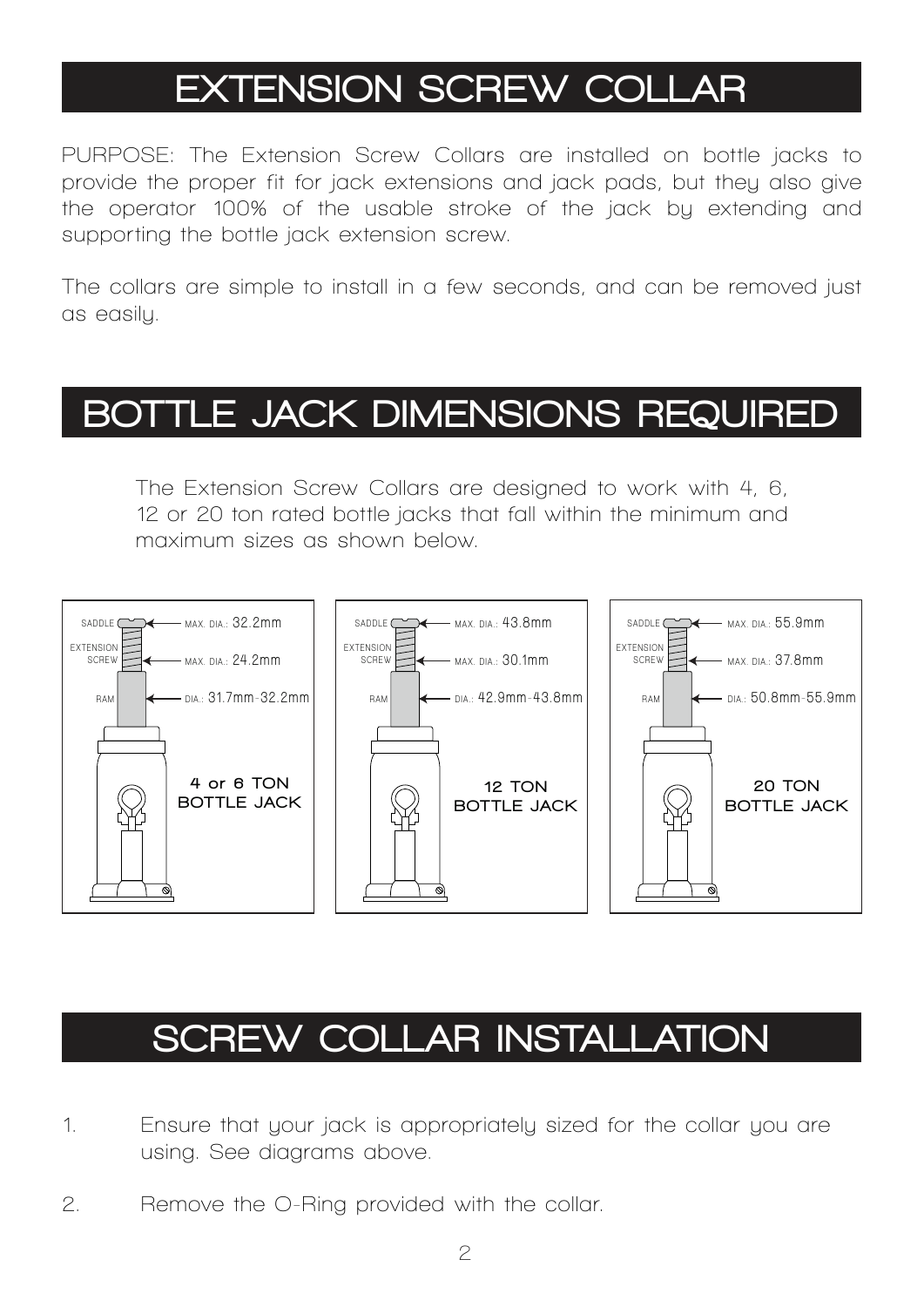# SCREW COLLAR INSTALLATION cont...



**3. Extend the screw of your bottle jack until the collar will fit between the Ram and the Saddle. Close collar around screw.**



**4. Install the O-Ring over the collar,**  and fit into the groove in the  **centre.**



- **5.** Turn the screw down until it fits  **snuggly against the collar.**
- 6. Check the fit of the appropriate  **Safe Jack extension or jack pad. The fit of the extension or pad can be adjusted somewhat by adjusting the tension of the screw against the collar.**